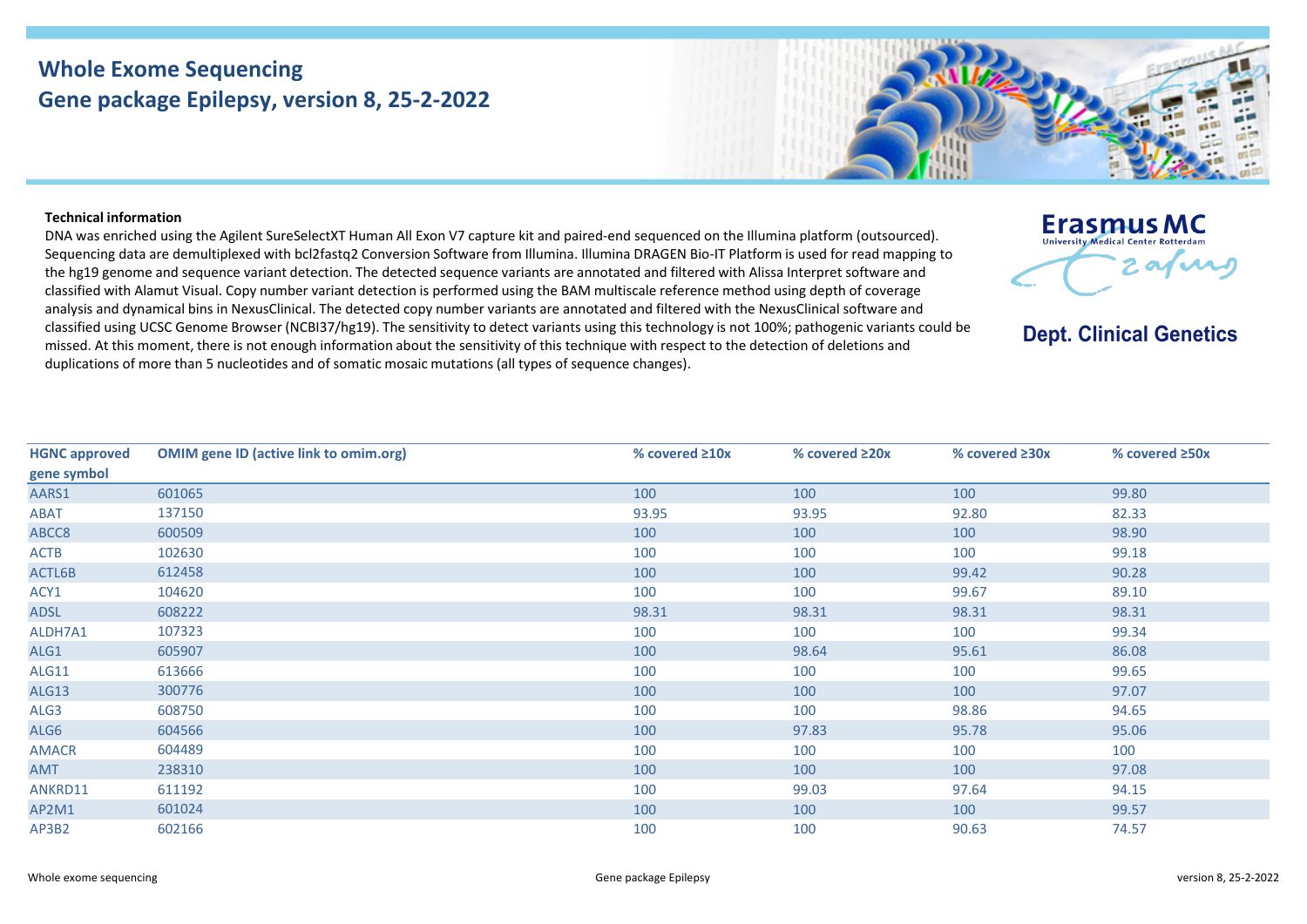| <b>HGNC approved</b> | <b>OMIM gene ID (active link to omim.org)</b> | % covered ≥10x | % covered ≥20x | % covered ≥30x | % covered ≥50x |
|----------------------|-----------------------------------------------|----------------|----------------|----------------|----------------|
| gene symbol          |                                               |                |                |                |                |
| ARHGEF9              | 300429                                        | 96.19          | 96.19          | 96.00          | 91.27          |
| ARID1B               | 614556                                        | 97.28          | 93.67          | 88.64          | 78.80          |
| ARV1                 | 611647                                        | 100            | 100            | 100            | 100            |
| ARX                  | 300382                                        | 84.88          | 79.12          | 68.56          | 50.95          |
| ASAH1                | 613468                                        | 100            | 100            | 99.41          | 95.80          |
| ASL                  | 608310                                        | 100            | 100            | 100            | 96.47          |
| ATAD1                | 614452                                        | 100            | 100            | 100            | 99.60          |
| ATP1A2               | 182340                                        | 100            | 100            | 99.93          | 95.75          |
| ATP1A3               | 182350                                        | 100            | 100            | 99.45          | 94.42          |
| ATP6AP2              | 300556                                        | 100            | 100            | 99.59          | 93.78          |
| ATP7A                | 300011                                        | 100            | 100            | 99.70          | 97.72          |
| <b>ATRX</b>          | 300032                                        | 100            | 100            | 99.00          | 93.02          |
| AUTS2                | 607270                                        | 100            | 99.61          | 95.60          | 80.85          |
| BOLA3                | 613183                                        | 100            | 100            | 100            | 81.55          |
| BRAT1                | 614506                                        | 100            | 96.68          | 92.21          | 88.41          |
| <b>BTD</b>           | 609019                                        | 100            | 100            | 100            | 100            |
| CACNA1A              | 601011                                        | 100            | 99.17          | 95.07          | 79.63          |
| CACNA1B              | 601012                                        | 97.00          | 95.50          | 93.70          | 87.69          |
| CACNA1E              | 601013                                        | 100            | 99.94          | 99.68          | 98.66          |
| CACNA1G              | 604065                                        | 100            | 99.43          | 98.45          | 93.42          |
| CACNA2D2             | 607082                                        | 94.66          | 94.47          | 92.75          | 83.19          |
| CACNB4               | 601949                                        | 100            | 96.77          | 95             | 92.53          |
| <b>CAD</b>           | 114010                                        | 100            | 100            | 99.90          | 96.49          |
| CASK                 | 300172                                        | 100            | 99.97          | 97.02          | 90.61          |
| CDKL5                | 300203                                        | 100            | 99.94          | 98.62          | 93.38          |
| CERS1                | 606919                                        | 100            | 100            | 100            | 99.02          |
| CERT1                | 604677                                        | 100            | 100            | 100            | 98.91          |
| CHD <sub>2</sub>     | 602119                                        | 100            | 99.69          | 98.24          | 91.83          |
| CHD <sub>5</sub>     | 610771                                        | 99.96          | 97.99          | 94.30          | 83.61          |
| CHRNA2               | 118502                                        | 100            | 100            | 100            | 96.19          |
| CHRNA4               | 118504                                        | 100            | 96.33          | 95.20          | 94.85          |
| <b>CHRNB2</b>        | 118507                                        | 100            | 100            | 98.68          | 94.13          |
| CLCN4                | 302910                                        | 100            | 100            | 99.10          | 93.72          |
| CLCN <sub>6</sub>    | 602726                                        | 100            | 100            | 100            | 97.72          |
| CLDN16               | 603959                                        | 100            | 100            | 100            | 100            |
| CLDN19               | 610036                                        | 100            | 100            | 100            | 100            |
| CLN <sub>3</sub>     | 607042                                        | 100            | 98.64          | 91.76          | 88.17          |
| CLN <sub>5</sub>     | 608102                                        | 93.14          | 93.14          | 88.00          | 73.62          |
| CLN6                 | 606725                                        | 100            | 100            | 100            | 96.55          |
| CLN8                 | 607837                                        | 100            | 100            | 100            | 100            |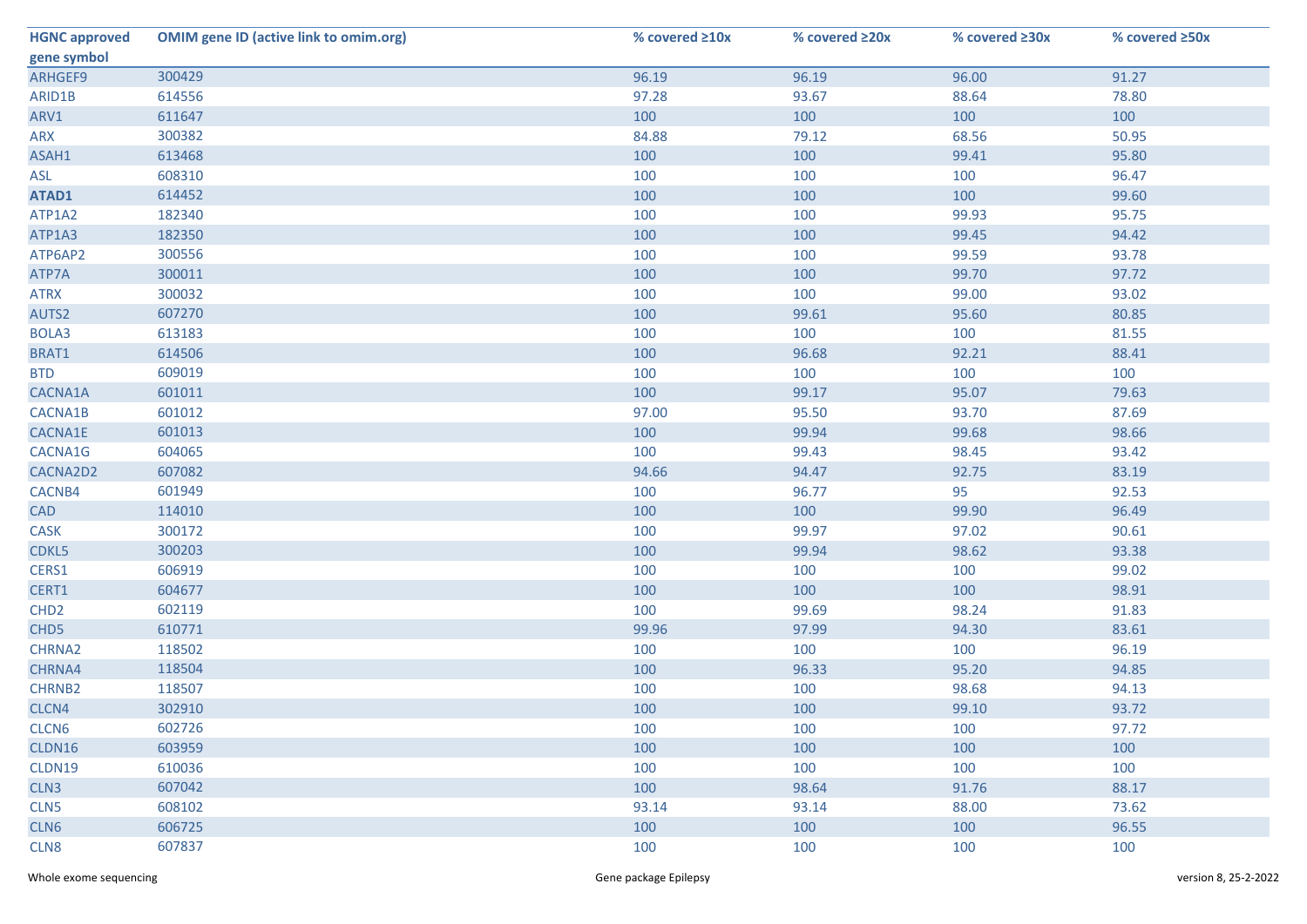| <b>HGNC approved</b> | <b>OMIM gene ID (active link to omim.org)</b> | % covered ≥10x | % covered ≥20x | % covered ≥30x | % covered ≥50x |
|----------------------|-----------------------------------------------|----------------|----------------|----------------|----------------|
| gene symbol          |                                               |                |                |                |                |
| CNKSR2               | 300724                                        | 100            | 99.92          | 98.83          | 88.92          |
| CNNM <sub>2</sub>    | 607803                                        | 100            | 100            | 100            | 98.11          |
| CNTN <sub>2</sub>    | 190197                                        | 100            | 100            | 100            | 97.19          |
| CNTNAP1              | 602346                                        | 100            | 100            | 99.95          | 94.05          |
| CNTNAP2              | 604569                                        | 100            | 100            | 99.59          | 97.84          |
| COA8                 | 616003                                        | 100            | 100            | 100            | 100            |
| COL4A1               | 120130                                        | 99.39          | 97.25          | 93.74          | 85.37          |
| COQ <sub>2</sub>     | 609825                                        | 100            | 100            | 99.68          | 89.02          |
| COQ4                 | 612898                                        | 100            | 93.69          | 80.43          | 63.74          |
| COQ8A                | 606980                                        | 100            | 100            | 100            | 97.43          |
| CPS1                 | 608307                                        | 99.28          | 99.28          | 99.28          | 99.15          |
| CPT <sub>2</sub>     | 600650                                        | 100            | 100            | 99.23          | 96.96          |
| <b>CSNK2B</b>        | 115441                                        | 100            | 100            | 100            | 100            |
| <b>CSTB</b>          | 601145                                        | 100            | 100            | 99.58          | 75.71          |
| CTNND2               | 604275                                        | 94.24          | 92.38          | 90.15          | 84.22          |
| <b>CTSD</b>          | 116840                                        | 100            | 93.79          | 93.79          | 90.47          |
| <b>CTSF</b>          | 603539                                        | 95.77          | 88.58          | 86.39          | 83.35          |
| CUL4B                | 300304                                        | 100            | 100            | 99.37          | 94.11          |
| CUX1                 | 116896                                        | 98.87          | 96.78          | 93.44          | 86.15          |
| D2HGDH               | 609186                                        | 100            | 100            | 98.48          | 95.27          |
| <b>DCX</b>           | 300121                                        | 100            | 100            | 98.63          | 88.82          |
| DEAF1                | 602635                                        | 96.67          | 89.74          | 83.62          | 77.57          |
| DENND5A              | 617278                                        | 100            | 100            | 99.43          | 96.20          |
| DEPDC5               | 614191                                        | 100            | 99.98          | 99.37          | 97.07          |
| <b>DHDDS</b>         | 608172                                        | 100            | 100            | 100            | 93.45          |
| <b>DLAT</b>          | 608770                                        | 100            | 99.98          | 98.91          | 96.09          |
| DNAJC5               | 611203                                        | 100            | 100            | 98.81          | 82.05          |
| DNM1                 | 602377                                        | 99.90          | 96.55          | 93.03          | 88.31          |
| DOCK7                | 615730                                        | 100            | 99.62          | 98.23          | 96.12          |
| DPAGT1               | 191350                                        | 100            | 100            | 100            | 97.76          |
| DPM1                 | 603503                                        | 100            | 100            | 100            | 99.38          |
| DPM <sub>2</sub>     | 603564                                        | 100            | 100            | 100            | 89.16          |
| <b>DPYD</b>          | 612779                                        | 100            | 100            | 100            | 100            |
| DYNC1H1              | 600112                                        | 100            | 100            | 99.77          | 97.46          |
| DYRK1A               | 600855                                        | 100            | 100            | 100            | 98.70          |
| EEF1A2               | 602959                                        | 100            | 99.74          | 98.79          | 88.55          |
| <b>EGF</b>           | 131530                                        | 100            | 100            | 99.73          | 96.57          |
| EHMT1                | 607001                                        | 99.08          | 99.04          | 97.01          | 92.86          |
| EPM2A                | 607566                                        | 85.89          | 81.07          | 79.79          | 76.89          |
| FA2H                 | 611026                                        | 100            | 96.58          | 89.53          | 72.53          |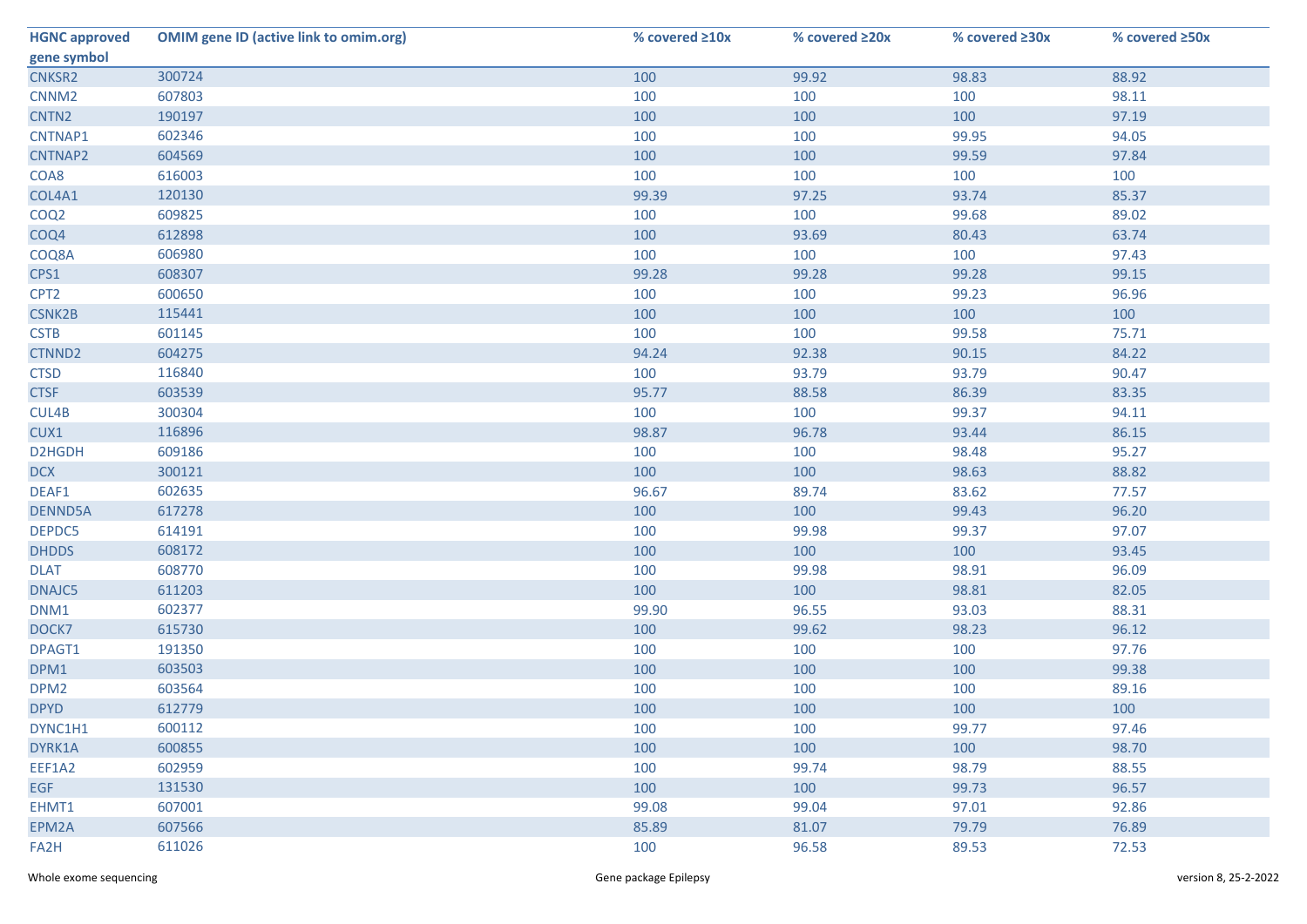| <b>HGNC approved</b> | <b>OMIM gene ID (active link to omim.org)</b> | % covered ≥10x | % covered ≥20x | % covered ≥30x | % covered ≥50x |
|----------------------|-----------------------------------------------|----------------|----------------|----------------|----------------|
| gene symbol          |                                               |                |                |                |                |
| FARS2                | 611592                                        | 100            | 100            | 100            | 100            |
| <b>FASN</b>          | 600212                                        | 100            | 99.95          | 98.91          | 94.66          |
| <b>FBXO28</b>        | 609100                                        | 100            | 100            | 95.95          | 81.28          |
| FDFT1                | 184420                                        | 100            | 100            | 100            | 99.12          |
| FGD1                 | 300546                                        | 100            | 98.24          | 94.73          | 84.21          |
| <b>FGF12</b>         | 601513                                        | 100            | 100            | 100            | 99.88          |
| <b>FGF13</b>         | 300070                                        | 100            | 100            | 100            | 97.46          |
| <b>FLNA</b>          | 300017                                        | 99.95          | 99.05          | 97.51          | 95.12          |
| FOLR1                | 136430                                        | 100            | 100            | 100            | 100            |
| FOXG1                | 164874                                        | 99.76          | 95.53          | 92.84          | 88.20          |
| FOXRED1              | 613622                                        | 100            | 100            | 100            | 99.40          |
| FRRS1L               | 604574                                        | 99.23          | 91.93          | 85.19          | 69.41          |
| FXYD2                | 601814                                        | 100            | 100            | 100            | 100            |
| GABBR2               | 607340                                        | 97.53          | 96.67          | 95.30          | 89.21          |
| GABRA1               | 137160                                        | 100            | 100            | 100            | 96.96          |
| GABRA2               | 137140                                        | 100            | 100            | 100            | 99.68          |
| GABRA3               | 305660                                        | 100            | 100            | 100            | 97.95          |
| GABRB2               | 600232                                        | 100            | 100            | 100            | 100            |
| GABRB3               | 137192                                        | 100            | 100            | 100            | 100            |
| <b>GABRD</b>         | 137163                                        | 94.27          | 94.27          | 92.22          | 82.81          |
| <b>GABRE</b>         | 300093                                        | 100            | 99.56          | 94.26          | 86.48          |
| GABRG2               | 137164                                        | 100            | 99.63          | 96.88          | 92.07          |
| GAD1                 | 605363                                        | 100            | 100            | 100            | 100            |
| <b>GAMT</b>          | 601240                                        | 100            | 96.09          | 87.27          | 77.84          |
| <b>GCSH</b>          | 238330                                        | 100            | 79.89          | 72.86          | 70.19          |
| <b>GLDC</b>          | 238300                                        | 100            | 100            | 99.76          | 97.44          |
| GLRA1                | 138491                                        | 100            | 100            | 100            | 97.81          |
| <b>GLRB</b>          | 138492                                        | 100            | 99.16          | 94.17          | 90.37          |
| GLUD1                | 138130                                        | 100            | 100            | 100            | 97.67          |
| GNAO1                | 139311                                        | 100            | 100            | 100            | 100            |
| GNB1                 | 139380                                        | 100            | 100            | 100            | 95.98          |
| GNB <sub>2</sub>     | 139390                                        | 100            | 99.75          | 94.33          | 80.08          |
| GOSR2                | 604027                                        | 100            | 100            | 100            | 94.62          |
| GPC3                 | 300037                                        | 100            | 100            | 99.55          | 95.55          |
| <b>GPHN</b>          | 603930                                        | 97.10          | 97.10          | 97.04          | 92.87          |
| GRIA3                | 305915                                        | 100            | 100            | 100            | 100            |
| GRIK2                | 138244                                        | 100            | 100            | 100            | 97.55          |
| GRIN1                | 138249                                        | 100            | 100            | 99.06          | 93.47          |
| <b>GRIN2A</b>        | 138253                                        | 100            | 100            | 100            | 99.42          |
| GRIN2B               | 138252                                        | 100            | 100            | 100            | 98.83          |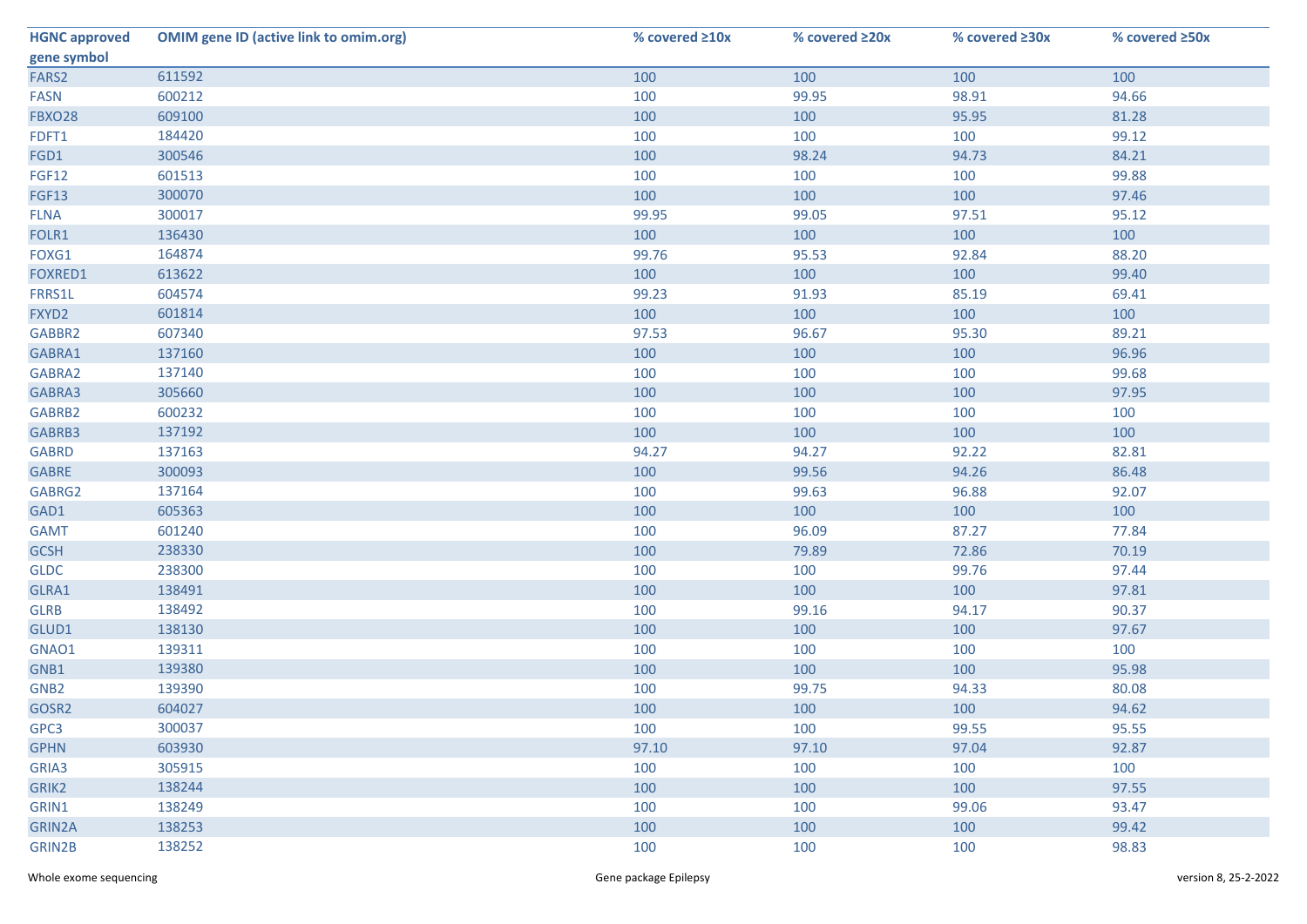| <b>HGNC approved</b> | <b>OMIM gene ID (active link to omim.org)</b> | % covered ≥10x | % covered ≥20x | % covered ≥30x | % covered ≥50x |
|----------------------|-----------------------------------------------|----------------|----------------|----------------|----------------|
| gene symbol          |                                               |                |                |                |                |
| GRIN2D               | 602717                                        | 84.48          | 73.94          | 66.88          | 56.11          |
| <b>GRN</b>           | 138945                                        | 100            | 100            | 100            | 97.18          |
| <b>HADH</b>          | 601609                                        | 100            | 100            | 100            | 100            |
| HCFC1                | 300019                                        | 100            | 100            | 99.50          | 95.18          |
| HCN1                 | 602780                                        | 100            | 100            | 100            | 99.12          |
| HDAC4                | 605314                                        | 99.52          | 96.20          | 94.64          | 82.86          |
| HID1                 | 605752                                        | 100            | 99.85          | 97.69          | 83.66          |
| <b>HLCS</b>          | 609018                                        | 86.97          | 86.97          | 86.97          | 86.62          |
| HNRNPH2              | 300610                                        | 100            | 100            | 100            | 100            |
| <b>HNRNPU</b>        | 602869                                        | 100            | 98.98          | 97.17          | 91.20          |
| <b>HSD17B10</b>      | 300256                                        | 100            | 100            | 100            | 96.57          |
| <b>HSD17B4</b>       | 601860                                        | 100            | 98.63          | 96.80          | 91.72          |
| HUWE1                | 300697                                        | 100            | 99.65          | 98.90          | 93.92          |
| IDH <sub>2</sub>     | 147650                                        | 100            | 98.22          | 91.50          | 90.70          |
| IER3IP1              | 609382                                        | 100            | 100            | 100            | 100            |
| IFIH1                | 606951                                        | 100            | 100            | 100            | 99.35          |
| INTS8                | 611351                                        | 100            | 98.64          | 96.82          | 88.82          |
| IQSEC2               | 300522                                        | 98.22          | 95.90          | 91.53          | 68.34          |
| <b>IRF2BPL</b>       | 611720                                        | 98.63          | 96.51          | 94.91          | 91.65          |
| JAM3                 | 606871                                        | 100            | 100            | 100            | 98.29          |
| <b>KANSL1</b>        | 612452                                        | 100            | 100            | 99.30          | 96.26          |
| KCNA1                | 176260                                        | 100            | 100            | 100            | 100            |
| <b>KCNA2</b>         | 176262                                        | 100            | 100            | 100            | 100            |
| KCNB1                | 600397                                        | 100            | 100            | 100            | 100            |
| KCNC1                | 176258                                        | 100            | 100            | 100            | 100            |
| KCNC <sub>2</sub>    | 176256                                        | 100            | 100            | 100            | 100            |
| KCND3                | 605411                                        | 100            | 100            | 100            | 98.36          |
| KCNH1                | 603305                                        | 100            | 100            | 99.92          | 98.48          |
| KCNJ10               | 602208                                        | 100            | 100            | 100            | 100            |
| KCNJ11               | 600937                                        | 100            | 100            | 100            | 100            |
| <b>KCNMA1</b>        | 600150                                        | 100            | 100            | 94.21          | 75.47          |
| KCNQ <sub>2</sub>    | 602235                                        | 100            | 97.84          | 92.11          | 85.20          |
| KCNQ3                | 602232                                        | 98.66          | 96.71          | 95.78          | 92.83          |
| KCNQ5                | 607357                                        | 100            | 98.26          | 95.20          | 91.36          |
| KCNT1                | 608167                                        | 99.93          | 97.43          | 92.34          | 79.58          |
| KCNT <sub>2</sub>    | 610044                                        | 100            | 98.88          | 96.63          | 95.02          |
| KCTD7                | 611725                                        | 100            | 100            | 100            | 98.73          |
| KDM5C                | 314690                                        | 100            | 100            | 99.38          | 96.36          |
| KIF5A                | 602821                                        | 100            | 100            | 99.38          | 93.97          |
| KIF5C                | 604593                                        | 100            | 98.78          | 95.88          | 87.90          |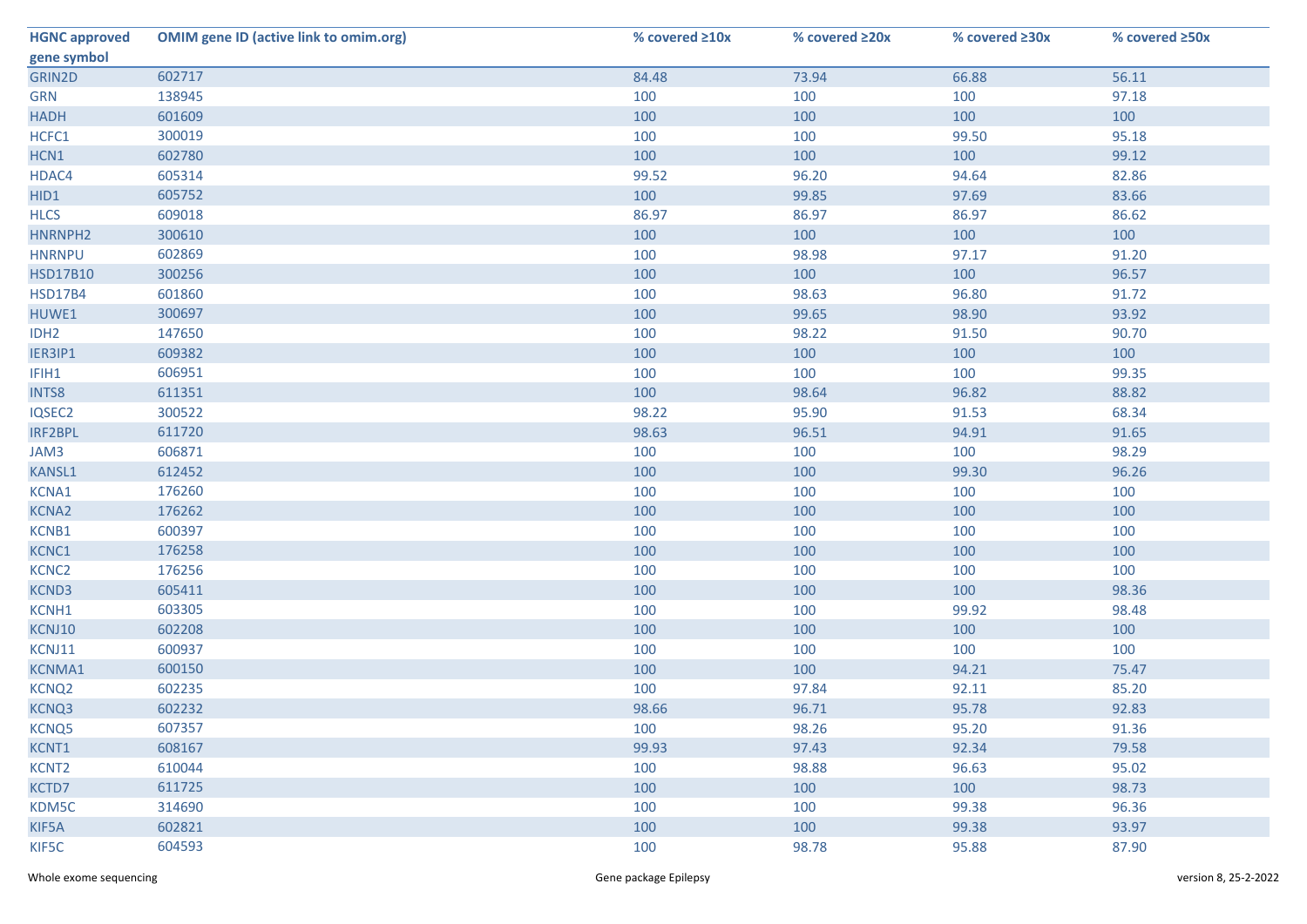| <b>HGNC approved</b> | <b>OMIM gene ID (active link to omim.org)</b> | % covered ≥10x | % covered ≥20x | % covered ≥30x | % covered ≥50x |
|----------------------|-----------------------------------------------|----------------|----------------|----------------|----------------|
| gene symbol          |                                               |                |                |                |                |
| KMT2A                | 159555                                        | 99.87          | 99.34          | 98.67          | 96.60          |
| <b>KPNA7</b>         | 614107                                        | 100            | 99.80          | 97.91          | 93.91          |
| <b>KPTN</b>          | 615620                                        | 100            | 100            | 97.45          | 84.30          |
| LGI1                 | 604619                                        | 100            | 100            | 100            | 100            |
| <b>LIAS</b>          | 607031                                        | 100            | 100            | 92.76          | 92.76          |
| MAST3                | 612258                                        | 99.29          | 95.96          | 92.29          | 83.79          |
| MBD5                 | 611472                                        | 100            | 100            | 99.65          | 98.72          |
| MDH <sub>2</sub>     | 154100                                        | 100            | 100            | 100            | 98.59          |
| MECP2                | 300005                                        | 100            | 100            | 100            | 88.81          |
| MED12                | 300188                                        | 100            | 99.89          | 98.40          | 93.18          |
| MEF2C                | 600662                                        | 100            | 100            | 100            | 95.92          |
| MFSD8                | 611124                                        | 100            | 100            | 100            | 97.84          |
| MLC1                 | 605908                                        | 100            | 100            | 100            | 92.60          |
| MOCS1                | 603707                                        | 100            | 100            | 97.49          | 93.02          |
| MOCS2                | 603708                                        | 100            | 100            | 100            | 100            |
| MPDU1                | 604041                                        | 100            | 100            | 100            | 90.01          |
| <b>MTHFR</b>         | 607093                                        | 100            | 100            | 99.74          | 95.92          |
| <b>MTHFS</b>         | 604197                                        | 100            | 100            | 100            | 97.76          |
| <b>MTOR</b>          | 601231                                        | 100            | 99.77          | 99.20          | 96.48          |
| <b>NAPB</b>          | 611270                                        | 100            | 100            | 100            | 100            |
| <b>NBEA</b>          | 604889                                        | 99.38          | 98.96          | 98.17          | 94.46          |
| NDUFA1               | 300078                                        | 100            | 100            | 100            | 100            |
| NDUFA11              | 612638                                        | 100            | 100            | 99.93          | 83.25          |
| NDUFAF1              | 606934                                        | 100            | 100            | 100            | 99.58          |
| NDUFAF2              | 609653                                        | 100            | 100            | 97.27          | 79.30          |
| NDUFAF3              | 612911                                        | 100            | 100            | 98.62          | 90.03          |
| NDUFAF4              | 611776                                        | 100            | 100            | 100            | 92.65          |
| NDUFAF5              | 612360                                        | 99.06          | 95.12          | 95.12          | 91.95          |
| NDUFB3               | 603839                                        | 100            | 100            | 100            | 100            |
| NDUFB9               | 601445                                        | 100            | 100            | 100            | 97.65          |
| NDUFS1               | 157655                                        | 100            | 100            | 100            | 99.40          |
| NDUFS2               | 602985                                        | 100            | 100            | 100            | 93.32          |
| NDUFS3               | 603846                                        | 100            | 100            | 100            | 100            |
| NDUFS4               | 602694                                        | 100            | 100            | 100            | 100            |
| NDUFS6               | 603848                                        | 100            | 100            | 100            | 88.94          |
| NDUFV1               | 161015                                        | 100            | 100            | 98.87          | 93.78          |
| NDUFV2               | 600532                                        | 100            | 100            | 99.17          | 94.16          |
| NECAP1               | 611623                                        | 100            | 100            | 100            | 100            |
| NEDD4L               | 606384                                        | 100            | 100            | 99.18          | 94.15          |
| <b>NEXMIF</b>        | 300524                                        | 100            | 100            | 100            | 100            |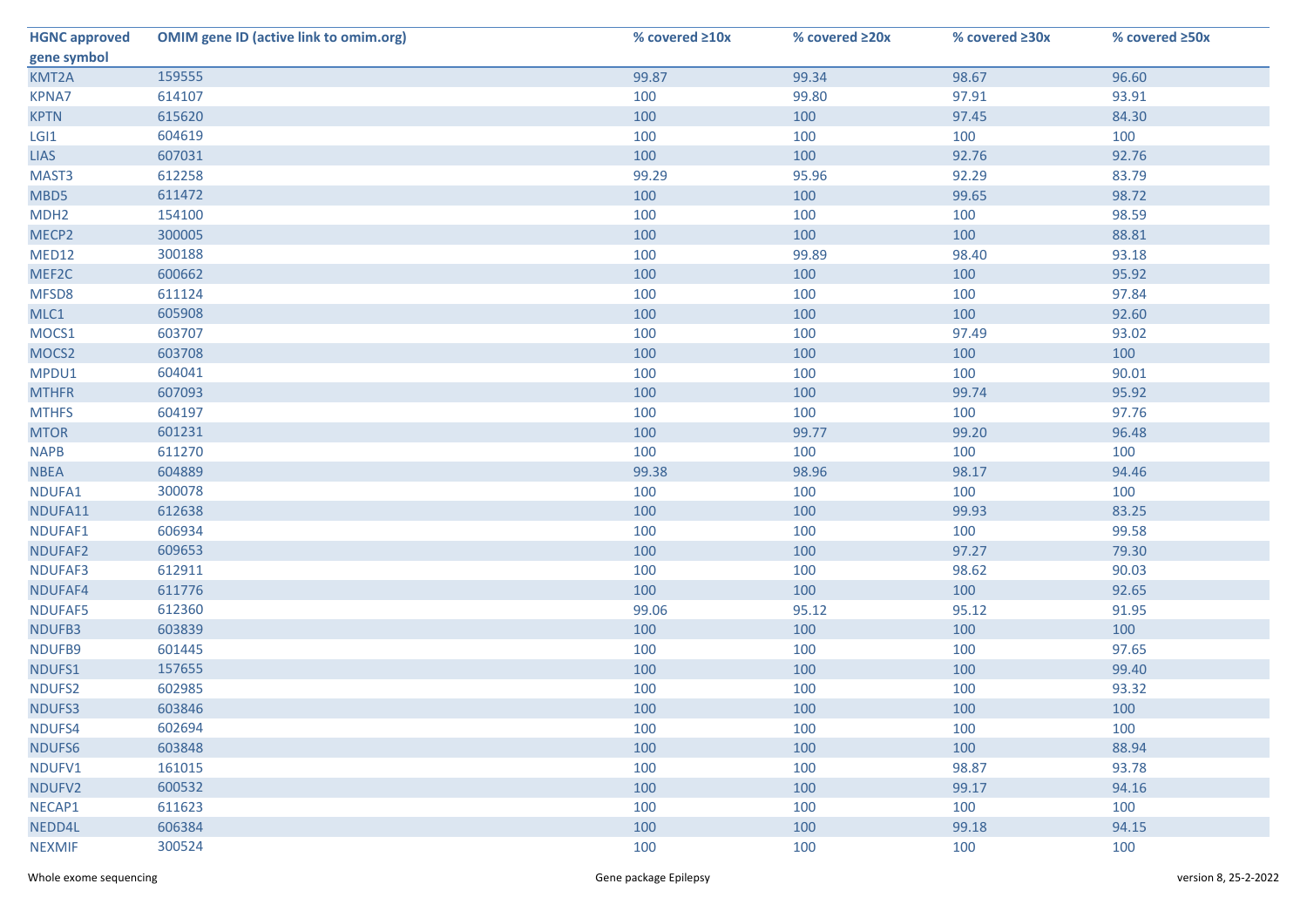| <b>HGNC approved</b> | <b>OMIM gene ID (active link to omim.org)</b> | % covered ≥10x | % covered ≥20x | % covered ≥30x | % covered ≥50x |
|----------------------|-----------------------------------------------|----------------|----------------|----------------|----------------|
| gene symbol          |                                               |                |                |                |                |
| NGLY1                | 610661                                        | 100            | 100            | 99.43          | 92.60          |
| NHLRC1               | 608072                                        | 100            | 100            | 100            | 99.83          |
| NPRL2                | 607072                                        | 100            | 100            | 100            | 98.42          |
| NPRL3                | 600928                                        | 100            | 100            | 99.77          | 87.10          |
| NRXN1                | 600565                                        | 100            | 100            | 100            | 100            |
| <b>NSDHL</b>         | 300275                                        | 100            | 100            | 100            | 99.92          |
| NTRK2                | 600456                                        | 100            | 99.86          | 98.76          | 96.66          |
| <b>NUBPL</b>         | 613621                                        | 100            | 100            | 100            | 100            |
| OFD1                 | 300170                                        | 100            | 99.97          | 99.28          | 94.92          |
| <b>OGT</b>           | 300255                                        | 100            | 100            | 100            | 99.20          |
| OPHN1                | 300127                                        | 100            | 100            | 100            | 98.90          |
| PACS <sub>2</sub>    | 610423                                        | 99.47          | 97.68          | 94.97          | 87.75          |
| PAK3                 | 300142                                        | 100            | 100            | 99.76          | 93.20          |
| PC                   | 608786                                        | 100            | 100            | 99.95          | 96.64          |
| PCDH12               | 605622                                        | 100            | 100            | 100            | 96.48          |
| PCDH19               | 300460                                        | 100            | 100            | 100            | 99.05          |
| PDHA1                | 300502                                        | 100            | 100            | 98.88          | 92.65          |
| PDHB                 | 179060                                        | 100            | 100            | 100            | 99.37          |
| PDP1                 | 605993                                        | 100            | 100            | 100            | 100            |
| PDX1                 | 600733                                        | 100            | 100            | 96.79          | 67.38          |
| <b>PET100</b>        | 614770                                        | 100            | 100            | 100            | 100            |
| PEX1                 | 602136                                        | 100            | 99.82          | 97.75          | 93.52          |
| <b>PEX10</b>         | 602859                                        | 100            | 100            | 100            | 94.29          |
| <b>PEX12</b>         | 601758                                        | 100            | 100            | 100            | 100            |
| <b>PEX13</b>         | 601789                                        | 100            | 100            | 100            | 96.20          |
| <b>PEX14</b>         | 601791                                        | 100            | 100            | 98.17          | 83.71          |
| <b>PEX16</b>         | 603360                                        | 100            | 100            | 95.63          | 67.73          |
| <b>PEX19</b>         | 600279                                        | 100            | 100            | 95.14          | 86.96          |
| <b>PEX26</b>         | 608666                                        | 100            | 100            | 100            | 95.81          |
| PEX3                 | 603164                                        | 100            | 100            | 100            | 99.12          |
| PEX5                 | 600414                                        | 100            | 100            | 99.73          | 93.66          |
| PEX6                 | 601498                                        | 100            | 99.12          | 95.44          | 87.85          |
| PGAP1                | 611655                                        | 100            | 99.36          | 95.40          | 86.16          |
| PGAP3                | 611801                                        | 100            | 100            | 100            | 100            |
| PHACTR1              | 608723                                        | 80.56          | 80.56          | 78.06          | 67.22          |
| PHF <sub>6</sub>     | 300414                                        | 100            | 100            | 96.59          | 73.06          |
| <b>PHGDH</b>         | 606879                                        | 100            | 100            | 99.78          | 94.15          |
| <b>PIGA</b>          | 311770                                        | 100            | 100            | 99.88          | 96.12          |
| <b>PIGN</b>          | 606097                                        | 100            | 99.91          | 96.41          | 82.97          |
| <b>PIGO</b>          | 614730                                        | 100            | 99.39          | 97.26          | 91.81          |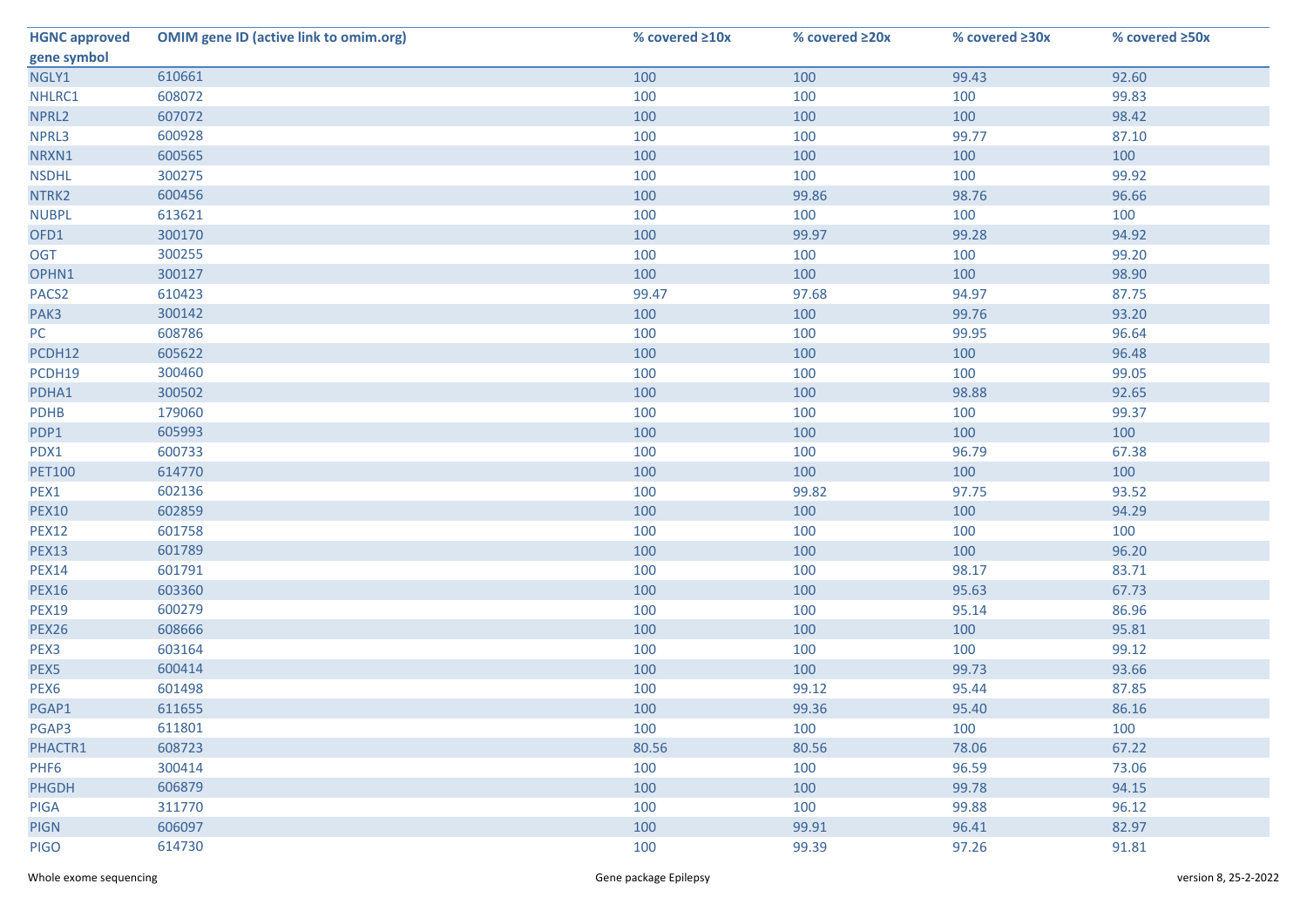| <b>HGNC approved</b> | <b>OMIM gene ID (active link to omim.org)</b> | % covered ≥10x | % covered ≥20x | % covered ≥30x | % covered ≥50x |
|----------------------|-----------------------------------------------|----------------|----------------|----------------|----------------|
| gene symbol          |                                               |                |                |                |                |
| <b>PIGS</b>          | 610271                                        | 100            | 99.69          | 97.64          | 91.10          |
| <b>PIGT</b>          | 610272                                        | 100            | 100            | 98.63          | 89.87          |
| PLA2G6               | 603604                                        | 100            | 100            | 99.56          | 94.14          |
| PLCB1                | 607120                                        | 100            | 100            | 99.88          | 95.98          |
| PLP1                 | 300401                                        | 100            | 100            | 97.94          | 91.30          |
| <b>PLPBP</b>         | 604436                                        | 100            | 100            | 91.78          | 87.92          |
| PMM <sub>2</sub>     | 601785                                        | 100            | 100            | 100            | 98.16          |
| <b>PNKP</b>          | 605610                                        | 100            | 100            | 98.81          | 93.63          |
| <b>PNPO</b>          | 603287                                        | 100            | 100            | 100            | 99.30          |
| POLG                 | 174763                                        | 100            | 100            | 98.60          | 90.96          |
| PPP2R1A              | 605983                                        | 100            | 100            | 98.43          | 94.29          |
| PPP3CA               | 114105                                        | 100            | 100            | 100            | 99.10          |
| PPT1                 | 600722                                        | 100            | 100            | 100            | 96.71          |
| PQBP1                | 300463                                        | 100            | 100            | 100            | 95.57          |
| PRICKLE1             | 608500                                        | 100            | 100            | 100            | 98.63          |
| PRICKLE2             | 608501                                        | 100            | 100            | 100            | 99.66          |
| PRIMA1               | 613851                                        | 88.31          | 84.04          | 67.72          | 50.09          |
| PRRT2                | 614386                                        | 100            | 100            | 100            | 97.93          |
| PSAT1                | 610936                                        | 100            | 100            | 100            | 96.43          |
| <b>PSPH</b>          | 172480                                        | 100            | 98.52          | 93.81          | 76.13          |
| <b>PURA</b>          | 600473                                        | 100            | 92.85          | 88.95          | 87.02          |
| PYCR2                | 616406                                        | 100            | 100            | 98.48          | 87.47          |
| QARS1                | 603727                                        | 100            | 100            | 100            | 97.99          |
| RAB39B               | 300774                                        | 100            | 100            | 100            | 100            |
| RAI1                 | 607642                                        | 100            | 100            | 99.95          | 98.22          |
| RANBP2               | 601181                                        | 99.96          | 98.98          | 97.95          | 95.83          |
| RARS2                | 611524                                        | 100            | 100            | 100            | 98.90          |
| <b>RELN</b>          | 600514                                        | 100            | 100            | 99.94          | 98.16          |
| RHOBTB2              | 607352                                        | 100            | 100            | 100            | 98.32          |
| RNASEH2A             | 606034                                        | 100            | 100            | 99.81          | 92.38          |
| RNASEH2B             | 610326                                        | 100            | 91.35          | 91.35          | 91.35          |
| RNASEH2C             | 610330                                        | 100            | 100            | 100            | 100            |
| <b>ROGDI</b>         | 614574                                        | 99.72          | 95.93          | 93.99          | 82.15          |
| <b>RORB</b>          | 601972                                        | 100            | 100            | 100            | 100            |
| RPS6KA3              | 300075                                        | 100            | 100            | 99.14          | 94.66          |
| RRM2B                | 604712                                        | 100            | 100            | 100            | 100            |
| SAMHD1               | 606754                                        | 100            | 100            | 100            | 100            |
| SCAMP5               | 613766                                        | 100            | 99.76          | 95.03          | 70.67          |
| SCARB2               | 602257                                        | 100            | 100            | 100            | 99.01          |
| SCN1A                | 182389                                        | 100            | 100            | 100            | 99.91          |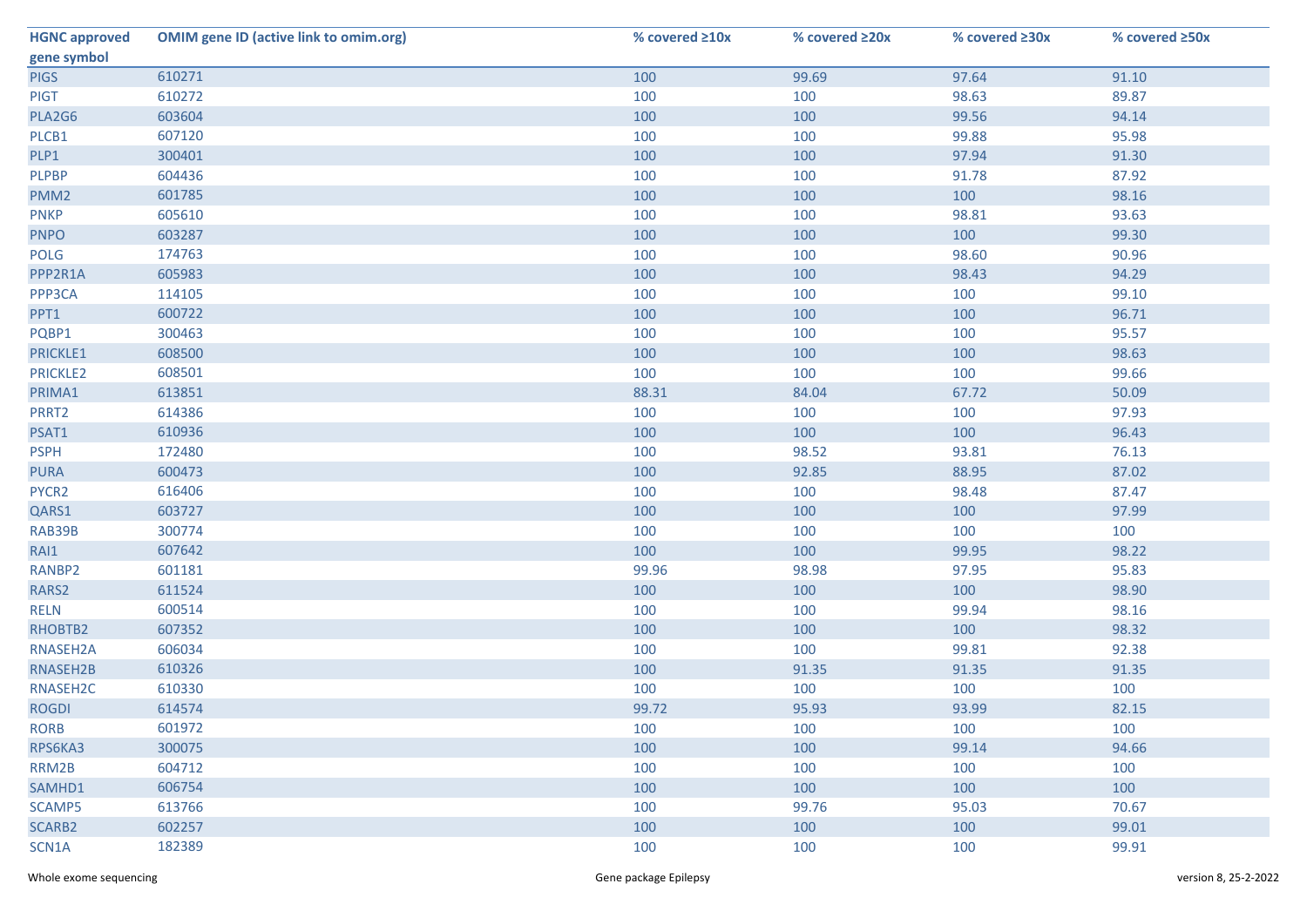| <b>HGNC approved</b> | <b>OMIM gene ID (active link to omim.org)</b> | % covered ≥10x | % covered ≥20x | % covered ≥30x | % covered ≥50x |
|----------------------|-----------------------------------------------|----------------|----------------|----------------|----------------|
| gene symbol          |                                               |                |                |                |                |
| SCN1B                | 600235                                        | 93.06          | 93.06          | 93.06          | 90.97          |
| SCN <sub>2</sub> A   | 182390                                        | 100            | 100            | 99.97          | 98.32          |
| SCN3A                | 182391                                        | 100            | 100            | 99.88          | 99.25          |
| SCN8A                | 600702                                        | 100            | 100            | 99.85          | 98.35          |
| SEMA6B               | 608873                                        | 99.36          | 89.71          | 80.97          | 70.89          |
| SETBP1               | 611060                                        | 100            | 100            | 100            | 99.94          |
| SHANK3               | 606230                                        | 93.80          | 89.10          | 82.66          | 68.19          |
| SIK1                 | 605705                                        | 100            | 100            | 100            | 99.54          |
| <b>SLC12A5</b>       | 606726                                        | 100            | 99.21          | 95.99          | 86.11          |
| SLC13A5              | 608305                                        | 100            | 100            | 100            | 97.99          |
| <b>SLC16A1</b>       | 600682                                        | 100            | 100            | 100            | 100            |
| <b>SLC19A3</b>       | 606152                                        | 99.94          | 99.94          | 99.94          | 99.94          |
| SLC1A3               | 600111                                        | 100            | 100            | 100            | 91.40          |
| SLC25A1              | 190315                                        | 100            | 100            | 100            | 100            |
| <b>SLC25A15</b>      | 603861                                        | 100            | 100            | 100            | 100            |
| <b>SLC25A22</b>      | 609302                                        | 100            | 100            | 100            | 98.43          |
| SLC2A1               | 138140                                        | 100            | 97.73          | 97.73          | 97.73          |
| <b>SLC32A1</b>       | 616440                                        | 100            | 100            | 100            | 97.09          |
| <b>SLC35A2</b>       | 314375                                        | 100            | 100            | 95.91          | 84.43          |
| SLC38A3              | 604437                                        | 100            | 100            | 98.95          | 94.56          |
| SLC4A4               | 603345                                        | 100            | 100            | 100            | 98.80          |
| SLC6A1               | 137165                                        | 99.83          | 93.69          | 85.87          | 80.84          |
| SLC6A5               | 604159                                        | 100            | 100            | 100            | 95.19          |
| SLC6A8               | 300036                                        | 99.70          | 91.39          | 77.18          | 53.90          |
| SLC9A6               | 300231                                        | 100            | 100            | 98.84          | 95.42          |
| SMARCA2              | 600014                                        | 100            | 100            | 100            | 100            |
| SMC1A                | 300040                                        | 100            | 100            | 99.90          | 95.83          |
| SMS                  | 300105                                        | 100            | 100            | 98.82          | 96.70          |
| SNAP25               | 600322                                        | 100            | 100            | 100            | 98.28          |
| SNX27                | 611541                                        | 100            | 100            | 100            | 97.45          |
| SON                  | 182465                                        | 99.99          | 99.99          | 99.60          | 97.37          |
| SPTAN1               | 182810                                        | 100            | 100            | 99.65          | 96.55          |
| SPTBN1               | 182790                                        | 100            | 100            | 99.60          | 97.26          |
| SRPX2                | 300642                                        | 100            | 100            | 98.93          | 95.05          |
| ST3GAL3              | 606494                                        | 100            | 100            | 100            | 100            |
| ST3GAL5              | 604402                                        | 100            | 100            | 100            | 99.37          |
| STX1B                | 601485                                        | 100            | 99.77          | 95.30          | 89.90          |
| STXBP1               | 602926                                        | 100            | 100            | 100            | 97.49          |
| <b>SUOX</b>          | 606887                                        | 100            | 100            | 100            | 96.61          |
| SYN1                 | 313440                                        | 100            | 97.49          | 89.24          | 66.53          |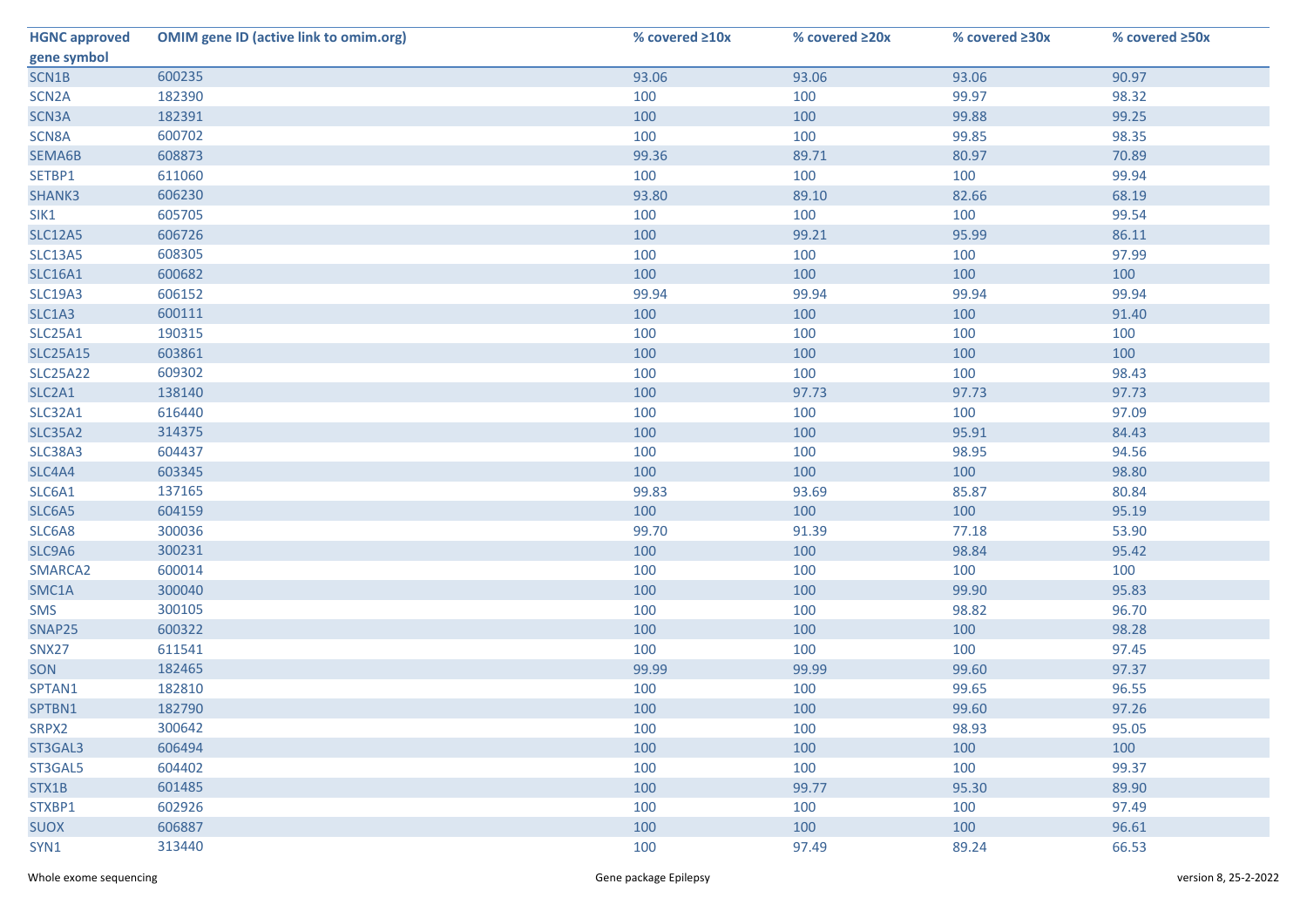| <b>HGNC approved</b> | <b>OMIM gene ID (active link to omim.org)</b> | % covered ≥10x | % covered ≥20x | % covered $\geq 30x$ | % covered ≥50x |
|----------------------|-----------------------------------------------|----------------|----------------|----------------------|----------------|
| gene symbol          |                                               |                |                |                      |                |
| SYNGAP1              | 603384                                        | 99.58          | 98.03          | 97.54                | 92.81          |
| SYNJ1                | 604297                                        | 99.84          | 97.11          | 94.83                | 92.88          |
| <b>SYP</b>           | 313475                                        | 100            | 94.71          | 90.70                | 74.69          |
| SZT <sub>2</sub>     | 615463                                        | 100            | 99.59          | 98.16                | 91.83          |
| TANGO <sub>2</sub>   | 616830                                        | 100            | 100            | 99.95                | 96.86          |
| <b>TBC1D24</b>       | 613577                                        | 100            | 100            | 99.06                | 96.31          |
| <b>TBCE</b>          | 604934                                        | 100            | 100            | 99.25                | 96.43          |
| <b>TBCK</b>          | 616899                                        | 100            | 97.45          | 96.37                | 89.67          |
| TCF4                 | 602272                                        | 100            | 99.45          | 98.49                | 94.21          |
| TDP <sub>2</sub>     | 605764                                        | 100            | 100            | 100                  | 99.59          |
| THG1L                | 618802                                        | 100            | 100            | 100                  | 100            |
| TPP1                 | 607998                                        | 100            | 98.87          | 96.77                | 93.28          |
| TREX1                | 606609                                        | 100            | 100            | 100                  | 100            |
| TRIM8                | 606125                                        | 100            | 100            | 100                  | 99.21          |
| <b>TRIO</b>          | 601893                                        | 98.94          | 98.12          | 97.73                | 95.70          |
| TRPM6                | 607009                                        | 100            | 99.77          | 98.46                | 96.42          |
| TSC1                 | 605284                                        | 100            | 100            | 100                  | 99.86          |
| TSC <sub>2</sub>     | 191092                                        | 100            | 100            | 99.90                | 96.43          |
| <b>TSEN54</b>        | 608755                                        | 95.94          | 95.77          | 93.88                | 86.15          |
| TUBA1A               | 602529                                        | 100            | 100            | 100                  | 100            |
| <b>TUBB2A</b>        | 615101                                        | 100            | 98.83          | 85.30                | 67.99          |
| TUBG1                | 191135                                        | 100            | 100            | 100                  | 100            |
| UBA5                 | 610552                                        | 98.76          | 94.63          | 91.12                | 83.09          |
| UBE2A                | 312180                                        | 100            | 100            | 100                  | 99.05          |
| UBE3A                | 601623                                        | 100            | 100            | 100                  | 98.22          |
| <b>UGDH</b>          | 603370                                        | 100            | 100            | 100                  | 99.00          |
| UGP2                 | 191760                                        | 100            | 100            | 100                  | 99.77          |
| UNC13A               | 609894                                        | 100            | 99.71          | 99.01                | 94.94          |
| UNC13B               | 605836                                        | 65.14          | 65.14          | 65.14                | 64.92          |
| <b>VPS50</b>         | 616465                                        | 99.96          | 98.48          | 95.06                | 89.48          |
| <b>WAC</b>           | 615049                                        | 99.37          | 97.25          | 97.25                | 92.46          |
| WDR26                | 617424                                        | 92.55          | 87.61          | 85.58                | 83.22          |
| WDR45                | 300526                                        | 100            | 100            | 100                  | 98.36          |
| <b>WWOX</b>          | 605131                                        | 100            | 100            | 100                  | 94.03          |
| <b>XK</b>            | 314850                                        | 100            | 100            | 100                  | 98.74          |
| <b>YWHAG</b>         | 605356                                        | 100            | 100            | 98.72                | 89.95          |
| ZDHHC9               | 300646                                        | 100            | 100            | 98.94                | 85.02          |
| ZEB <sub>2</sub>     | 605802                                        | 100            | 100            | 100                  | 100            |
| ZMYND11              | 608668                                        | 100            | 100            | 100                  | 100            |

- OMIM release used: 23-9-2021